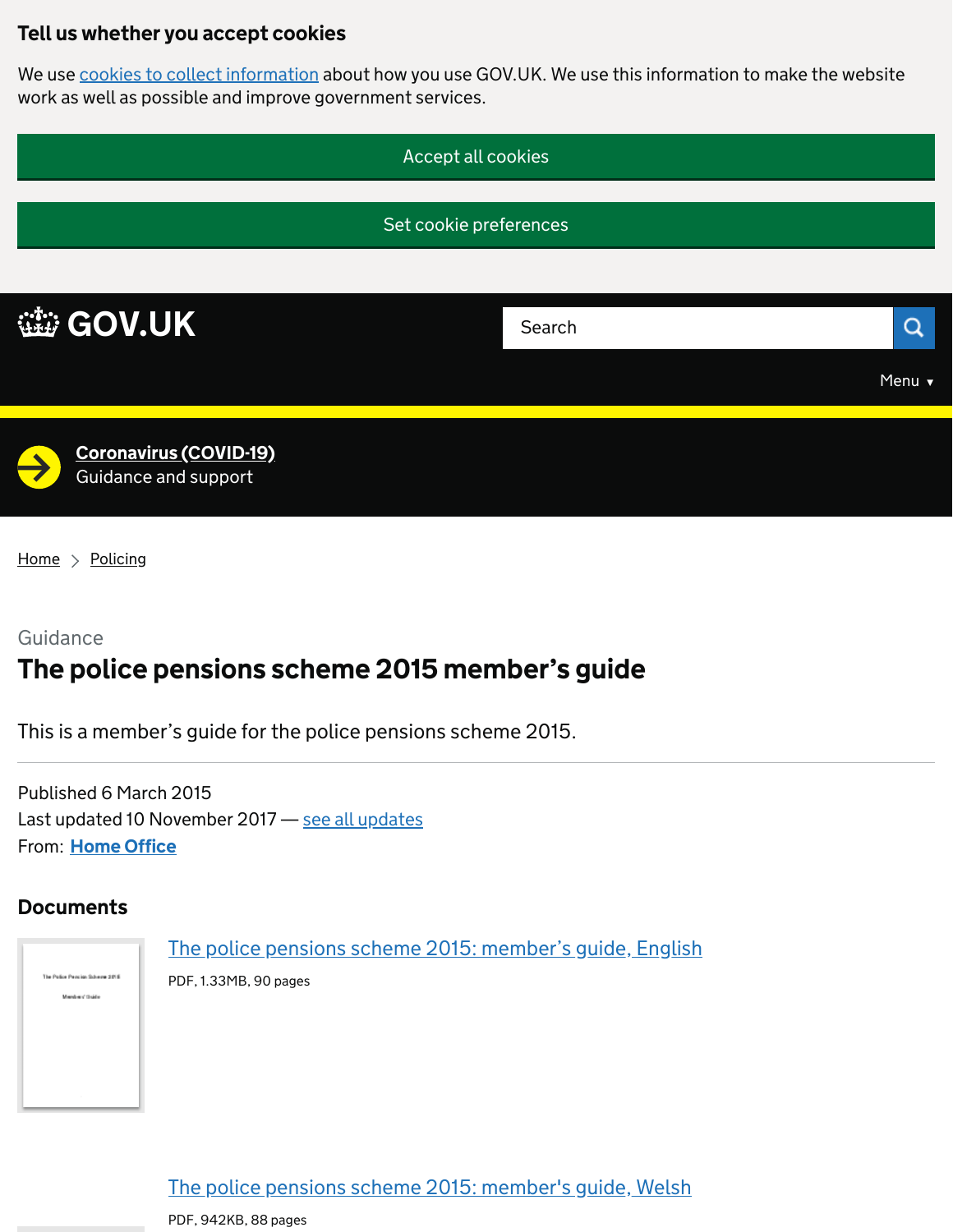



## [Policy equality statement: the police pensions regulations 2015](https://assets.publishing.service.gov.uk/government/uploads/system/uploads/attachment_data/file/455114/PES_Police_Pensions_Regulations_2015__PDF__2_.pdf)

PDF, 168KB, 6 pages

## **Details**

This guide is for members of the police pension scheme 2015. It only applies to members of a police force in England and Wales.

This member's guide gives information about the 2015 scheme, including:

- main features and pension benefits
- membership and eligibility
- retirement benefits
- contributions
- compulsory ill-health retirement
- appeals and complaints
- survivor benefits
- transferring pension benefits
- specialist terms

Published 6 March 2015 Last updated 10 November 2017  $\pm$  show all updates

#### Related content

[Police pension scheme 1987: members' guide](https://www.gov.uk/government/publications/police-pension-scheme-members-guide-october-2006)

[Police pension scheme 2006: members guide](https://www.gov.uk/government/publications/npps-members-guide-march-2009)

[Police pension reform: worked examples](https://www.gov.uk/government/publications/police-pension-reform-worked-examples)

[Police pension schemes](https://www.gov.uk/government/collections/police-pension-schemes)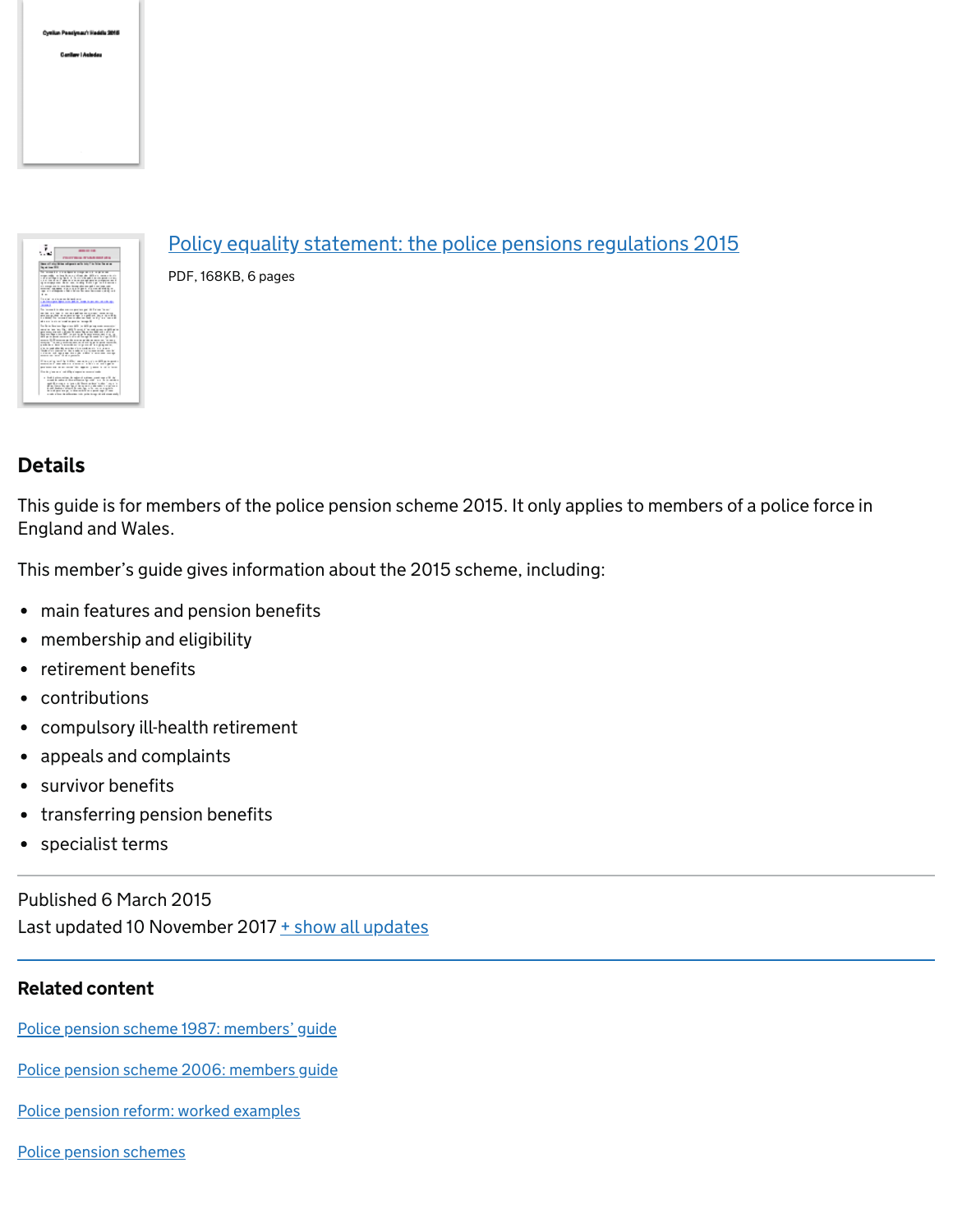Collection

#### [Police pension schemes](https://www.gov.uk/government/collections/police-pension-schemes)

#### Explore the topic

#### **[Policing](https://www.gov.uk/crime-justice-and-law/policing)**



## Coronavirus (COVID-19)

[Coronavirus \(COVID-19\): guidance and support](https://www.gov.uk/coronavirus)

## The UK has left the EU

[Check the new rules for January 2021](https://www.gov.uk/transition)

#### Services and information

[Benefits](https://www.gov.uk/browse/benefits)

[Births, deaths, marriages and care](https://www.gov.uk/browse/births-deaths-marriages)

[Business and self-employed](https://www.gov.uk/browse/business)

[Childcare and parenting](https://www.gov.uk/browse/childcare-parenting)

[Citizenship and living in the UK](https://www.gov.uk/browse/citizenship)

[Crime, justice and the law](https://www.gov.uk/browse/justice)

[Disabled people](https://www.gov.uk/browse/disabilities)

[Driving and transport](https://www.gov.uk/browse/driving)

[Education and learning](https://www.gov.uk/browse/education)

[Employing people](https://www.gov.uk/browse/employing-people)

[Environment and countryside](https://www.gov.uk/browse/environment-countryside)

[Housing and local services](https://www.gov.uk/browse/housing-local-services)

[Money and tax](https://www.gov.uk/browse/tax)

[Passports, travel and living abroad](https://www.gov.uk/browse/abroad)

[Visas and immigration](https://www.gov.uk/browse/visas-immigration)

[Working, jobs and pensions](https://www.gov.uk/browse/working)